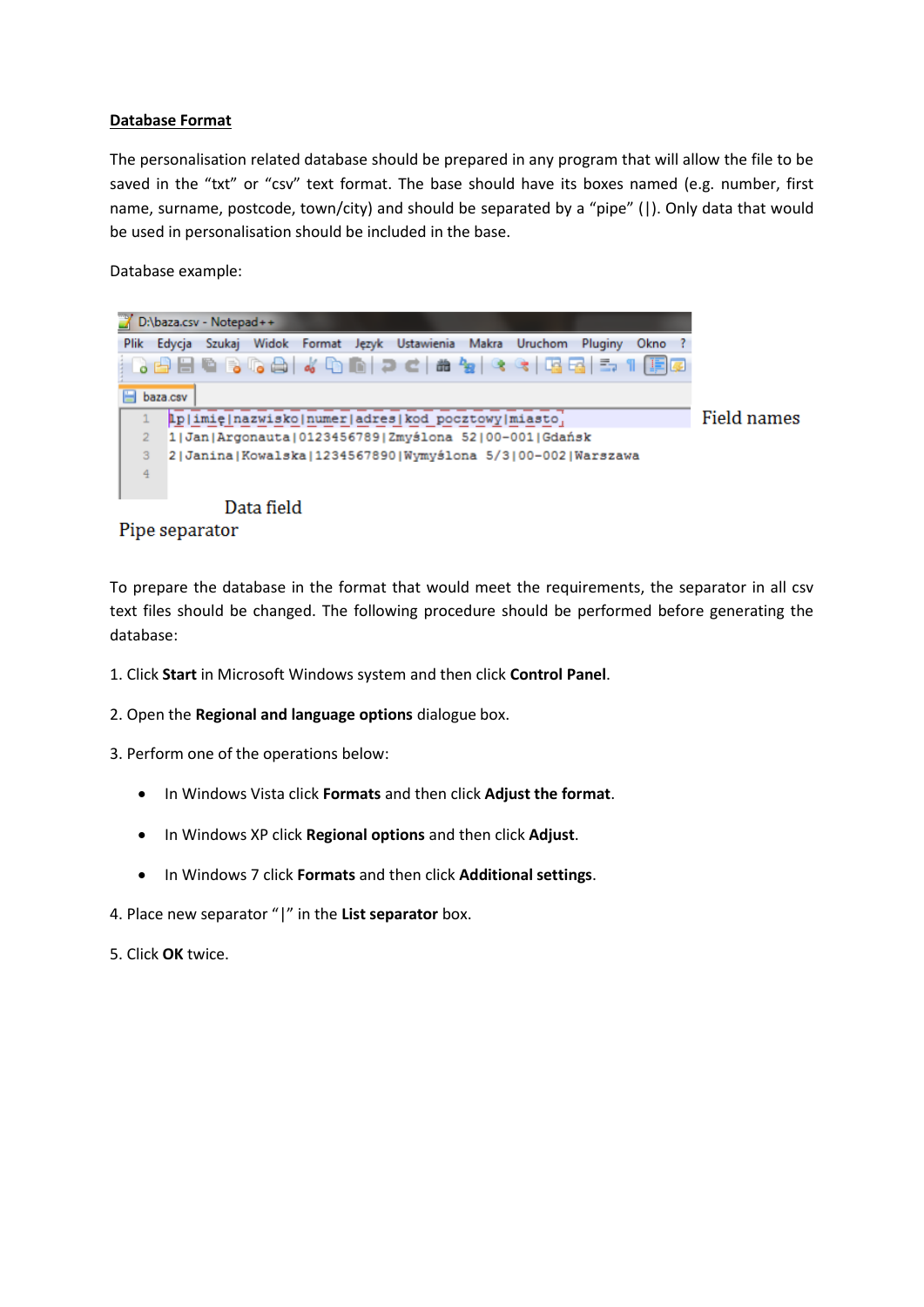## **Microsoft Office Excel**

The format of the boxes must be of text nature and they must not contain any formulas and macros.

| C <sub>n</sub> | 過り<br>Zestyt1 - Microsoft Excel                                                          |                      |                                |                                          |                      |                |                             |                                                |               |
|----------------|------------------------------------------------------------------------------------------|----------------------|--------------------------------|------------------------------------------|----------------------|----------------|-----------------------------|------------------------------------------------|---------------|
|                | Witawianie<br>Narzedzia główne<br>Widiok<br>Układ strony<br>Dáné<br>Récentria<br>Formuly |                      |                                |                                          |                      |                |                             |                                                |               |
| B.             |                                                                                          | Czcionka tekstu - 11 | $-$ A $\Lambda$                |                                          | <b>Zawijaj tekst</b> | Tekstowe       | H                           |                                                | R             |
| Wikiej         |                                                                                          |                      | $I$ U - $\Box$ - $\Box$        | 建建                                       | Scal i wyśrodkuj z   | 199 · % 000 编码 | Formatowanie<br>wwrunkowe ~ | Formatul.<br>Style<br>tamárki -<br>jako tabele | Usun<br>Wstaw |
| Schowek G      |                                                                                          |                      | Ezzionka                       | Wyrownanie                               |                      | <b>Urzba</b>   | <b>G</b>                    | Style                                          | Kumbek        |
|                | G1                                                                                       |                      | $f_{\text{sc}}$<br>miasto<br>۰ |                                          |                      |                |                             |                                                |               |
|                | A                                                                                        | в                    | С                              | D                                        |                      | ь              |                             | G                                              |               |
|                | Ip                                                                                       | imie                 | nazwisko                       | numer                                    | adres                |                |                             | kod pocztowy miasto                            |               |
| $\overline{2}$ |                                                                                          | Jan                  |                                | Argonauta 0123456789 Zmyślona 52         |                      |                | 00-001                      | Gdańsk                                         |               |
| 3              | 2                                                                                        |                      |                                | Janina Kowalska 1234567890 Wymyślona 5/3 |                      |                | 00-002                      | Warszawa                                       |               |
| 4              |                                                                                          |                      |                                |                                          |                      |                |                             |                                                |               |

Excel file may be converted into a text file thanks to the **Save as** command.

| $H(0,0,0)$ :                      |                                                                                                                  | Zear/t1 Microsoft Excel |            |                                                        |                             |                   |
|-----------------------------------|------------------------------------------------------------------------------------------------------------------|-------------------------|------------|--------------------------------------------------------|-----------------------------|-------------------|
|                                   |                                                                                                                  | Midak.                  |            |                                                        |                             |                   |
| Nowy                              | Zapisz kopie dokumentu                                                                                           |                         |            |                                                        |                             | ₽<br>重            |
|                                   | Skoroszyt programu Excel<br>$\overline{\mathbf{A}}$                                                              | <b>DWE</b>              |            |                                                        |                             |                   |
| Otworz                            | THE<br>Zapitz skoroszyt w domyślnym formacie pliku.                                                              | % 000                   | $-26 - 47$ | Formatowanie<br>Formatur<br>warunkowe -<br>jako tabele | Style<br>Wstaw<br>komorki - | Usun <sup>1</sup> |
|                                   | Skoroszyt programu Excel z obsługa makr<br>医前                                                                    | Liciba                  | fall       | Style                                                  |                             | Komária           |
| m<br>Zapisz                       | Zapisz skoroszyt w formacie pliku opartym na kodzie XML i z<br><b>TESS</b><br>obskuga makr.                      |                         |            |                                                        |                             |                   |
|                                   | Skoroszyt binarny programu Excel<br>阀                                                                            |                         | ⊏          |                                                        | G                           |                   |
| R<br>Zapisz jako                  | Zapisz skoroszyt w formacje pliku binarnego zopłymalizowanym<br>12050                                            |                         |            |                                                        |                             |                   |
|                                   | pod kątem szybkiego ładowania i zapisywania.                                                                     |                         |            | kod pocztowy miasto                                    |                             |                   |
| Drukuj                            | Skoroszyt programu Excel 97-2003<br>믶<br>Zapisz kopię skoroszytu w formacie w pełni zgodnym z programem          | 52                      |            | 00-001                                                 | Gdańsk                      |                   |
|                                   | Extel 97-2003.                                                                                                   | 1a 5/3                  |            | 00-002                                                 | Warszawa                    |                   |
| Przygotuj<br>$\ddot{\phantom{1}}$ | Znajdź dodatki dla innych formatów plików                                                                        |                         |            |                                                        |                             |                   |
| m<br>Wyllij                       | Inne formaty                                                                                                     |                         |            |                                                        |                             |                   |
|                                   | $\blacksquare$<br>Otwórz okno dialogowe Zapisywanie jako i wybierz spośród<br>wszystkich możliwych typów plików. |                         |            |                                                        |                             |                   |
| Publikuj                          |                                                                                                                  |                         |            |                                                        |                             |                   |
| Zamknij                           |                                                                                                                  |                         |            |                                                        |                             |                   |

Choose the target text file format in the **Save as type** box.

Click **CSV file (separated with commas)**, for example. Using the address line choose the location where your file will be saved and then click **Save**.